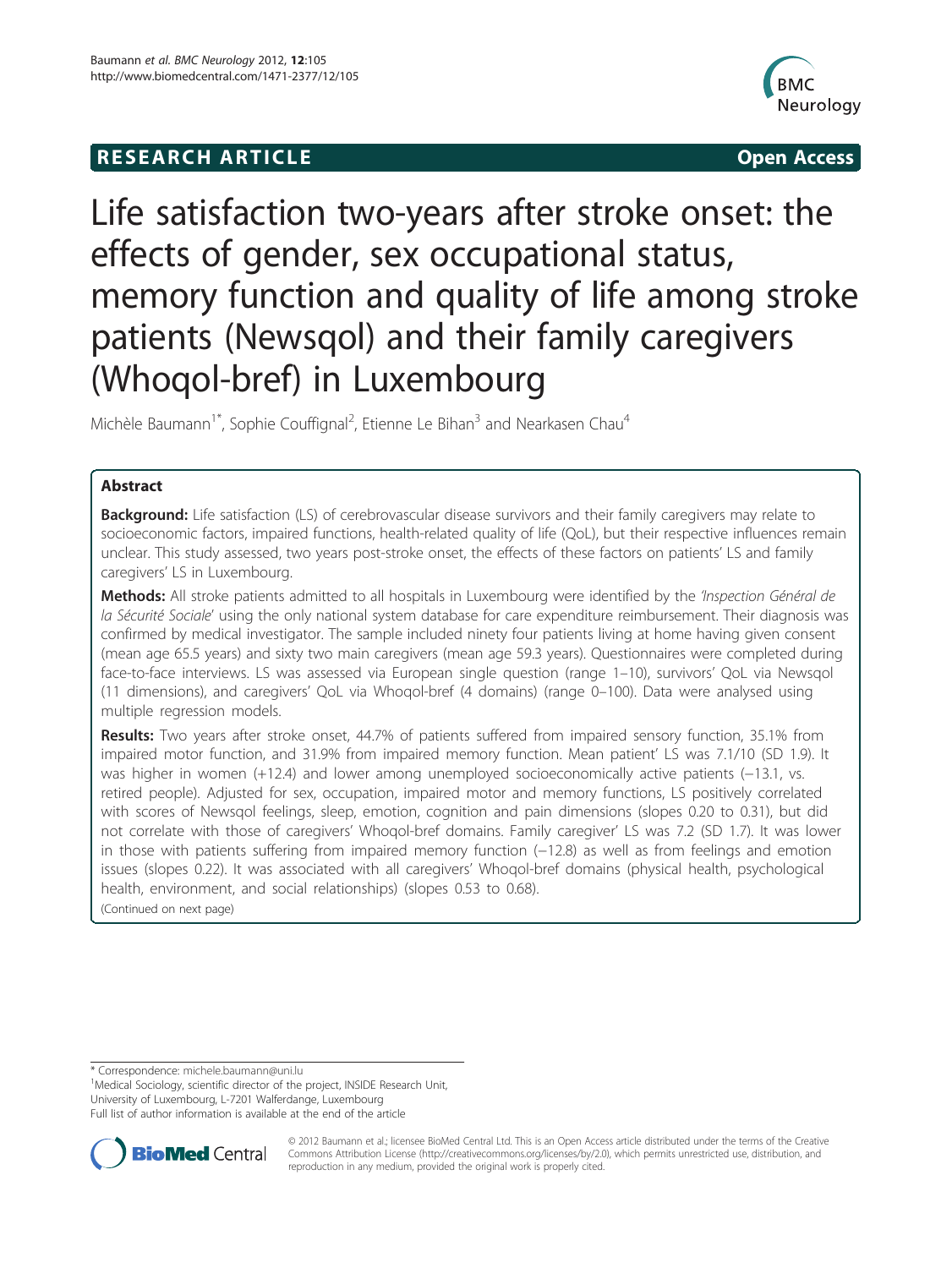#### (Continued from previous page)

Conclusions: Two-year post-cerebrovascular disease patient' LS was associated with gender, occupation, and impaired memory function. It correlated with feelings, sleep, emotion, cognition, and pain issues. Family caregivers of patients with impaired memory function had lower LS. Family caregiver' LS correlated with dimensions of patients' feelings (less independent, yourself, life changed, depressed, useless, less control because of stroke) and emotion (get more emotional, fear of another stroke or to become dependent on others), and

with their own QoL. LS, Newsqol, and Whoqol appeared to be appropriate tools. Our findings may be useful for policy makers in relation to family and medical-social issues of stroke home-based rehabilitation.

Keywords: Cerebrovascular disease, Life satisfaction, Quality of life, Newsqol, Whoqol-bref, Post-stroke patients, Family caregivers

# Background

Cerebrovascular diseases are a high priority for European health and social policy makers due to their high prevalence and also to the fact that they cause long-term disabilities and substantial socioeconomic and emotional impacts on daily life [[1\]](#page-9-0). In Luxembourg, they are the principal cause of acquired long-term disabilities and the third leading cause of death [[2\]](#page-9-0). Stroke-related disabilities are not exclusively physical, but dysphasia and memory disorders can threaten person' sense of self and have substantial socioeconomic, practical and emotional impacts [[3\]](#page-9-0). The consequences of cerebrovascular disease constitute a challenge for individuals to maintain autonomy and life satisfaction (LS) which is a global perceptual measure of the degree of discrepancy between individual aspirations and achievements or contentment [\[4](#page-9-0),[5](#page-9-0)]. The Eurofund (the European Foundation for the Improvement of Living and Working Conditions, a European Union body working in specialised areas of European Union policy) committee considers the monitoring of the individual situation in the society and the social progress of Europeans to be a key element [\[5,6](#page-9-0)]. We opted for this approach among stoke patients and their family caregivers in the belief that QoL domains determine LS.

Because of long-term disabilities and high mortality risk over time [\[2](#page-9-0)] we need to monitor socioeconomic conditions and health-related issues and their effects on stoke survivors' LS. Socioeconomic factors such as gender, age, education, and occupation are well-known potential risk factors for a wide range of health-related issues (substance use, mental difficulties, disability, etc.) and mortality [[7](#page-9-0)]. Lower socioeconomic status was associated with a higher risk of stroke [\[8\]](#page-9-0). Health may also be altered by motor function problems, post-stroke psychological distress and restrictions in routine, leisure and work activities [\[9](#page-9-0)]. Cerebrovascular disease affects health in combination with social and material factors [[10\]](#page-9-0). It may be postulated that the effect of stroke would be greater in families already facing disadvantages in healthcare, and that the effect of health problems will be greater when the individuals confront social disadvantage [[11\]](#page-9-0). A study in the chronic phase found that 12 to 24 months after discharge from inpatient rehabilitation, LS decreased [[12\]](#page-9-0). Another study showed that disability remained highly prevalent three years post-stroke [\[13](#page-9-0)]. Post-stroke psychological suffering is associated with impaired quality of life (QoL), functional limitations and healthcare use [[14\]](#page-9-0). Among health-related issues, the knowledge of the respective roles of main stroke-related impaired functions (such as those concerning motor, visual, sensory, language, and memory functions) and QoL domains related to stroke may be useful for policy interventions aiming at improving health and daily life of patients. Indeed, patients may have to adjust their lifestyles, rearrange home, adapt communication styles, and revise plans for the future.

For stroke patients at home, family caregivers (spouses, partners, etc.) may play an important role in patients' aid, care, and LS. Family caregiver' LS is thus important. Cerebrovascular disease is an important family issue, particularly for spouses [[15\]](#page-9-0). It affects not only the QoL and mental health of patients but also those of their close relatives [\[12,13,16](#page-9-0)[-19](#page-10-0)]. Compared to controls, caregivers of stroke survivors commonly have lower QoL, higher prevalence of psychological distress, a greater economic burden, and an impoverishment of their social lives [\[20,21\]](#page-10-0). The "Helsingborg Declaration 2006 on European Stroke Strategies" highlights the importance of stroke management in several areas [[22](#page-10-0)] in which family caregivers should play an essential role. In Sweden, an amendment in 2009 has recognised repercussions for informal caregivers, and recommends to minimise their physical and psychological strains and burden. But, caregiver strain and its consequence on its LS have remained an under-researched area [[23\]](#page-10-0). Then, a critical question is whether and how patients' socioeconomic characteristics and stroke-related impaired functions may impact family caregivers' LS? Another pertinent question is whether among family caregivers, certain QoL domains may affect LS? The knowledge of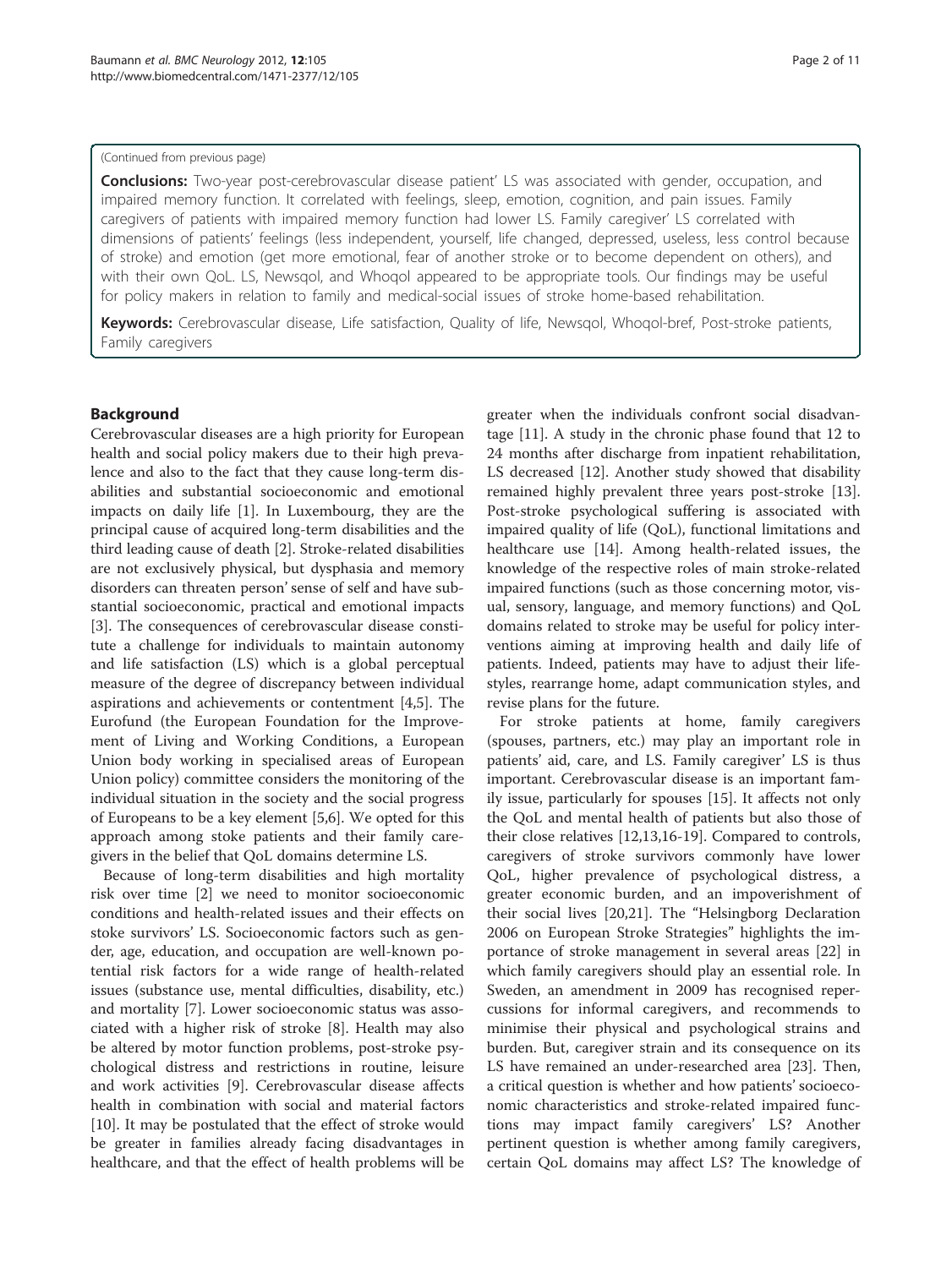these issues may identify patients and caregivers because they are now 'two populations at risk' for our social and public health system. Social and health-related aspects of QoL survivors and spouse are known to affect their LS, but their respective influence remains unclear [[24\]](#page-10-0).

An important problem concerns stroke-related QoL domains. In the literature, patient' QoL has been assessed using various generic measures including health-related QoL, Sickness Impact Profile, and Nottingham Health Profile. Most of these measures fail to cover important stroke concerns such as communication, concentration, and memory. A recent review of the literature involving informal caregivers of stroke survivors (with and without aphasia) reported that all instruments used were generic [[25\]](#page-10-0). Stroke-specific instruments available at the start of this study lack comprehensiveness, are not patientcentred and their validity and reliability remain unproved [[26\]](#page-10-0). The Newsqol appears to be an appropriate strokerelated measure in terms of dimensions explored. But, no investigation has studied the relationship between LS and Newsqol [\[27](#page-10-0)] while it is of interest to know which Newsqol dimensions are affected by cerebrovascular disease and may influence LS.

The present study aimed at assessing, two years after cerebrovascular disease onset, effects on patients' life satisfaction of socioeconomic factors, impaired functions (motor, visual, sensory, language, and memory), quality of life (via Newsqol which measure stroke-related QoL dimensions), and their family caregivers' QoL (via Whoqol-bref which measures physical, psychological, environment, and social relationship domains) in Luxembourg. The survey further evaluated the effects of these factors on the family caregivers' life satisfaction.

# Methods

# Study design, sample and recruitment

This was a retrospective health record audit involving all stroke survivors (797 patients) admitted to all hospitals in Luxembourg were identified in the 'Inspection Générale de la Sécurité Sociale' (the only national system for care expenditure reimbursement). The system database allowed us to first identify all treated stoke patients. Their status – living or deceased – was obtained from the Civil Status Registry.

# Inclusion criteria

- Living in Luxembourg at cerebrovascular disease onset.
- Hospitalised in Luxembourg between 1st July 2006 and  $30<sup>th</sup>$  June 2007.
- A clinically diagnosed stroke (hospital discharge code based on the International Statistical Classification of Diseases and Related Health

Problems  $-10^{th}$  revision (ICD-10 codes: 160, 161, I62, I63, I64, and G46)). Patients who had transitory ischemic attacks (TIAs) were excluded. Aphasic patients were not excluded because the researchers were trained to communicate with them. To interview aphasic patients or patients with troubles of elocution, researchers used a large laptop with a visual questionnaire. They could show it to the patients, and read the questions with them, and then the patients could answer with a pointer. They were also trained by a speech therapist to develop an empathetic and comprehensive attitude (as the time of these interviews was much longer).

- Resident in Luxembourg (not in an institution) two years after cerebrovascular disease.
- Understanding by patient or primary caregiver of one of the four languages (Luxembourgish, Portuguese, French and German) used for the faceto-face interview (1 case excluded).
- And valid addresses (11 cases excluded).

An informational letter and a request for written informed consent were sent to 374 retained patients to obtain their agreement to consult their hospitalisation and rehabilitation records, and to explain the aims of the national survey and to give their authorisation for a researcher to visit their home. Clinical diagnosis of cerebrovascular disease was confirmed by the medical investigator.

# Characterization of the stroke severity, subtypes and risk factor profile of patients

The Barthel Index or modified Rankin Score scales were chosen by the expert neurologist on the investigative team as a measure of stroke severity. However, neither internationally recognized standardized scale was documented in the medical records reviewed. Thus, stroke severity was estimated based on the presence of clinical signs at the admission or at the time of maximum severity during the 1<sup>st</sup> week, at the occurrence of an auricular fibrillation during the hospitalisation and a severe arterial hypertension to the admission [\[28\]](#page-10-0).

# Sample

After receiving 102 signed informed consents (30 refusals and 242 missing answers) the research teams telephoned (up to five attempts) to make an appointment at the patient's home with the main caregiver identified by the patient as 'the person who mostly takes care of me since the cerebrovascular disease event'.

The consents of the main caregivers were obtained at that visit. Two researchers, one per interview, conducted the face-to-face structured interviews supported by a questionnaire.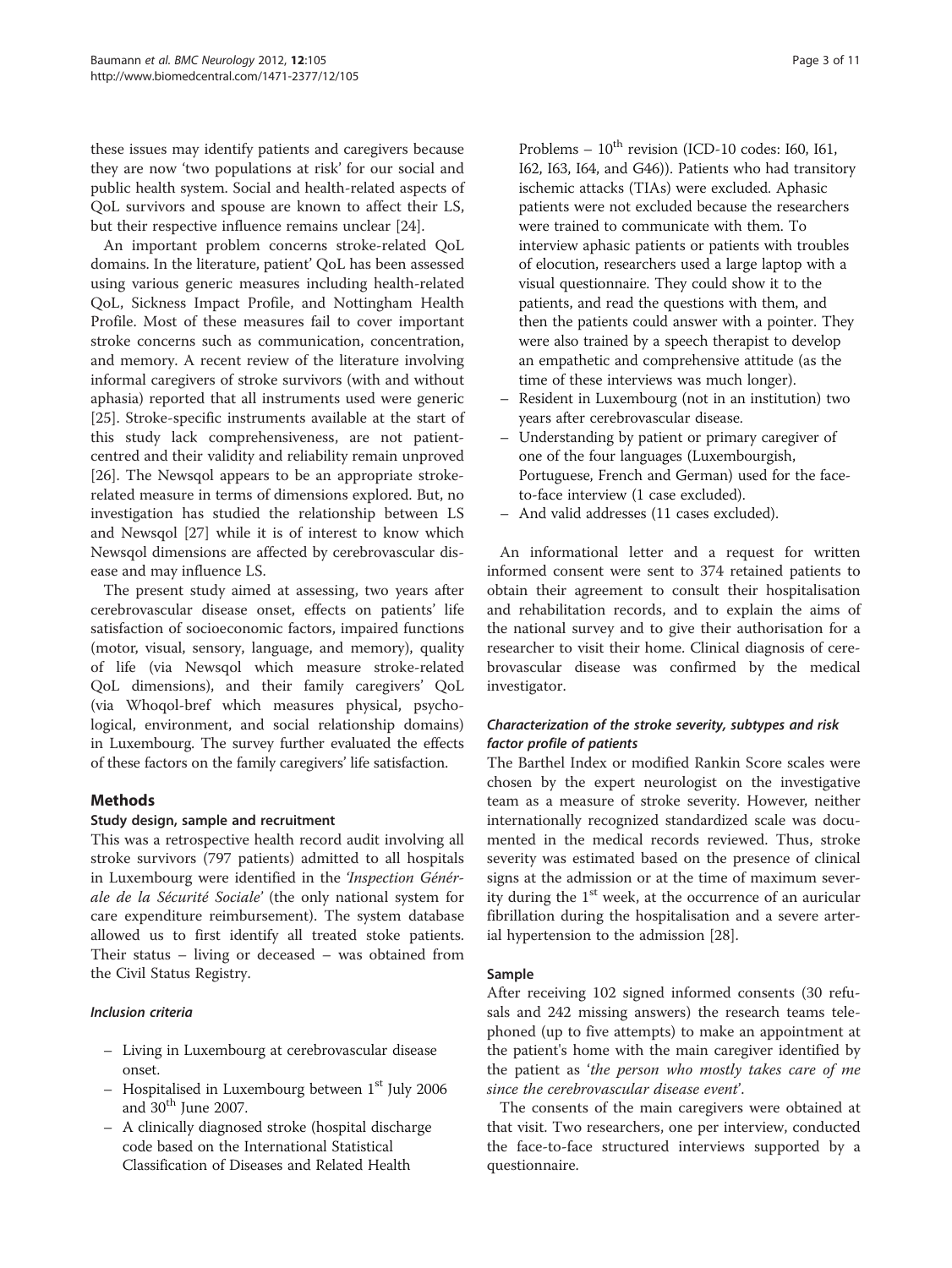# Ethical restriction

The protocol was approved by the National Committee of Research Ethics (NCRE) and notified to the Committee for Data Protection of Luxembourg. Although no similar research has been conducted in Luxembourg the NCRE did not authorise us to contact neither the 242 patients who failed to respond, nor a family member.

# Instruments and their translation

As Luxembourg is multilingual and very culturally diverse (more than 170 different nationalities), our questionnaires were available in four languages: Luxembourgish, Portuguese, French and German. Most of the instruments were already available in French or English. The German, Portuguese and Luxembourgish versions were translated and back-translated, and proofread by native-speaking professional translators. As Luxembourg does not have academic medical facilities, all neurologists were trained elsewhere in Europe. The Luxembourg Society of Neurologists includes specialists who speak many languages and are culturally diverse. They collaborated in supervising the conception of all documents, the questionnaire for the patients and the caregivers, and their translation.

# Data collected from cerebrovascular disease patients American Heart Association Stroke Outcome Classification: AHA.SOC

Stroke patient neurological impairments and residual disabilities were documented in motor, sensory, vision, cognition and language functions [\[29\]](#page-10-0). The AHA.SOC is a validated system that synthesises stroke-related phenomena in a single summary score. The number of deficiency domains affected was expressed in four categories: "no domain impaired", "one domain impaired", "two domains impaired, and "more than two domains impaired".

# Life satisfaction (dependent variable): LS

This is a single measure in which respondents self-rate their life satisfaction: "On a scale from 1 to 10, where would you place your level of satisfaction with your life?" (10 being the highest) [\[4](#page-9-0)].

# Newcastle stroke-specific quality of life measure: Newsqol

This instrument consists of 11 subscales (Additional file [1](#page-9-0): Appendix 1 [\[26\]](#page-10-0)): mobility (Cronbach alpha  $\alpha$  = 0.941), self-care  $(\alpha = 0.930)$ , pain/sensory  $(\alpha = 0.649)$ , cognition ( $\alpha$  = 0.811), vision ( $\alpha$  = 0.811), communication ( $\alpha$  = 0.819, feelings ( $\alpha$  = 0.874), interpersonal relationships ( $\alpha$  = 0.657), emotion ( $\alpha = 0.754$ ), sleep ( $\alpha = 0.824$ ), and fatigue  $(\alpha = 0.673)$ . Newsqol responses as used here ranged from 1 (worst possible) to 4 (best possible). It is easy to administer, complete and score. The internal consistency reliability, content and discriminant validity were examined [\[27](#page-10-0)]. Scores for each dimension were calculated by summing

the responses and then applying the formula  $(S-p)/(3 \times p)$  $x 100 (p = number of items in the dimension) to give scores$ ranging from 0 (worst QoL) to 100 (best QoL). Some items included a fifth response meaning that the individual was not affected by the issue or reflecting a state prior to the onset of the stroke. In this case, as the authors suggest, the response was assigned to the best possible QoL (representing 'no impact of the stroke').

# Socioeconomic characteristics

The following socio-demographic characteristics were collected for all study participants: age, sex, nationality (Luxembourgish; others); educational level (under  $12<sup>th</sup>$ grade;  $12<sup>th</sup>$  grade and above), occupation at the time of the stroke onset (never employed; manual worker; employee/intermediate professional/technician; farmer; manager/professional), current occupational status (working; retired; unemployed), income (cut-off point of 36,000€; this represents three times the minimum wage in 2008). The municipalities were arranged in three groups: (Luxembourg City; 10 communes of more than 7,500 inhabitants; other municipalities) [[30\]](#page-10-0).

# Data collected from family caregivers

# Life satisfaction (dependent variable) and socioeconomic characteristics

The same tools and procedure were used for the patients; in addition to the LS scale and socio-demographic data, information about the relationship with the carerecipient (i.e. spouse/ partner/other) was collected.

# Short-form of the World Health Organization's quality of life: Whoqol-bref

The Whoqol-bref allows for a detailed assessment of each individual aspect of QoL. It has four domains: physical health, psychological, social relationship and environment. To provide a broad and comprehensive assessment, one item is taken from each of the 24 facets from the four domains: seven are related to physical health, six to psychological status, three to social support and eight to the environment domain of the patient. Raw scores from the questionnaire are converted into the transformed score with the help of a Table, to give what is considered to be the final score in that particular domain. As no cut-points exist to categorise QoL measured by Whoqol-bref, the final score ranges from 0 to 100, with higher scores indicating better QoL. The subscales of the Whoqol-bref have been assessed [\[31](#page-10-0)]: physical ( $\alpha$  = 0.763), psychological ( $\alpha$  = 0.762), social relationships  $(\alpha = 0.703)$ , and environment  $(\alpha = 0.785)$ . The Whoqolbref has been shown to be a multi-dimensional generic profile suitable for different cultural contexts among the general population [\[32](#page-10-0)] and informal caregivers [[33\]](#page-10-0). It is a widely used tool with proven internal consistency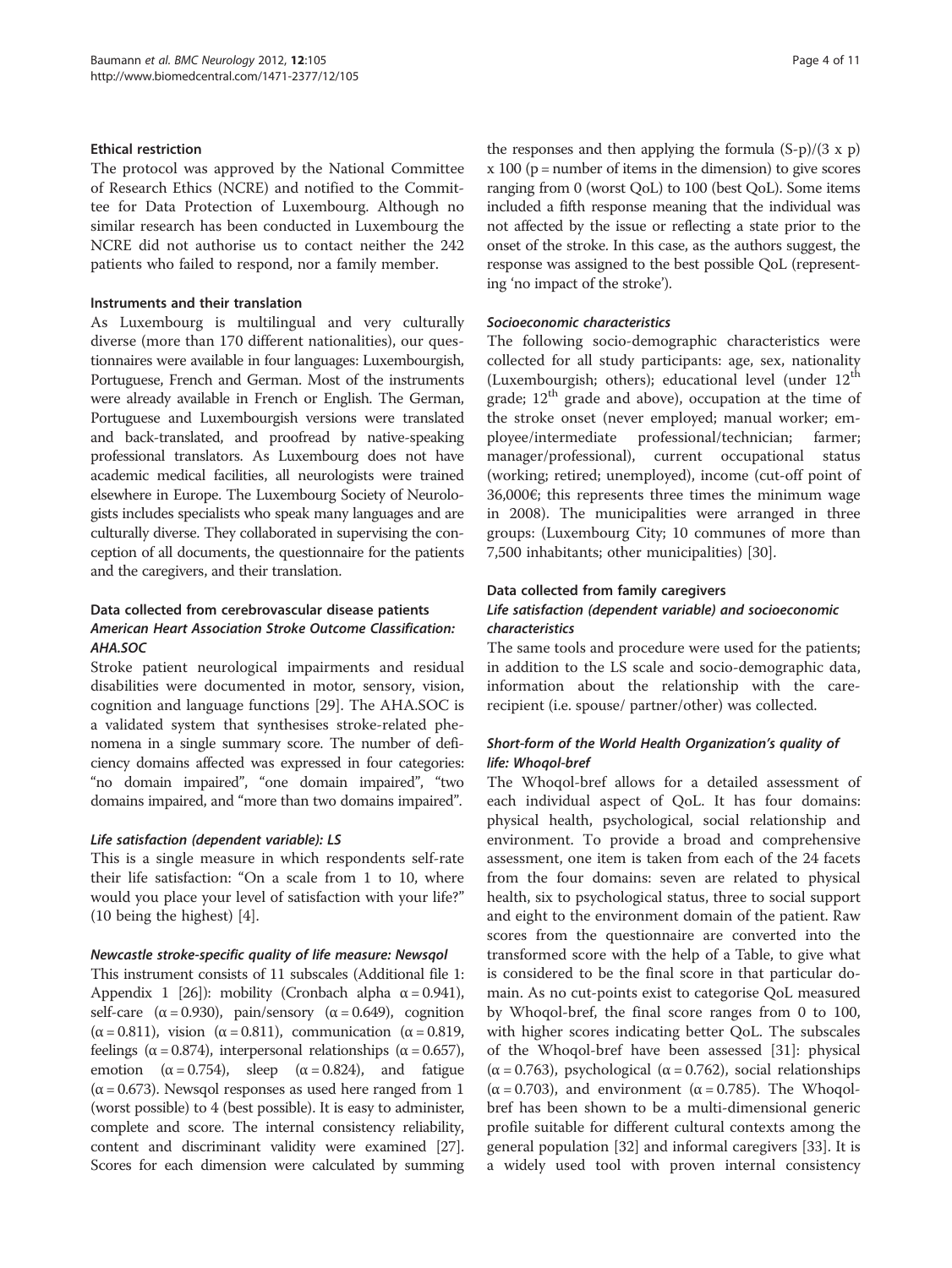reliability, content, discriminant validity [[31](#page-10-0)]. It has been translated into the languages of this study: German [\[34](#page-10-0)], French [[35\]](#page-10-0) and Portuguese [\[36](#page-10-0)].

# Statistical analysis

For all measures the higher the score the better LS or QoL. The analyses were performed among stroke survivors and family caregivers. To assess the effects of patients' socioeconomic factors and functional impairments on their LS a multiple regression model was used by retaining in the model only the factors associated with LS with p < 0.10. This model also included interaction terms between socioeconomic factors and functional impairments. A similar model was used to assess the effects of patients' socioeconomic factors and functional impairments on the family caregivers' LS. Finally, we evaluated the relationships between stroke survivors' LS and patients' QoL (measured with the 11 Newsqol dimensions) and family caregivers' QoL (measured with the four Whoqol-bref domains) by using also multiple regression model which yield regression coefficient (standard error) adjusting for sex, occupational status, impaired motor function, and impaired memory functions. A similar model was used to evaluate the relationships between family caregivers' LS and patients' QoL and family caregivers' QoL.

# Results

The participation rate was 94/374 = 25.1%. Comparisons between the socio-demographic characteristics (age, gender, nationality, commune of residence, number of admissions to hospital) of the study sample and of the general population showed no differences [\[28](#page-10-0)].

#### Description of stroke survivors and family caregivers

Among the 94 patients (mean age 65.5 years), 32 had no caregivers (67.6 years), and 62 had a family caregiver (64.4 years). Mean LS of patients was 7.1/10, that of caregivers 7.2/10.

Table [1](#page-5-0) shows that patients were mainly men, Luxembourgish, and were, at the time of the stroke onset, manual workers (32.5%) or intermediate professionals (31.3%). The majority were retired. Patients with caregivers had higher education and income than those with no caregivers. The neurological impairments affected a number of functions: sensory (44.7%), motor (35.1%), memory (31.9%), language (30.9%), and visual (20.2%). Impaired sensory and memory functions were more common among stroke survivors with caregivers than among the others (53.2% vs. 28.1%; 38.7% vs. 18.8%, respectively). The prevalence of two or more domains impaired was also higher among patients with family caregivers (43.5% vs. 21.9%).

Based on extracted data from hospital medical records, the medical investigator had observed that the subtypes

of the cerebrovascular disease represented 66.4% ischemic and 33.2% haemorrhagic. Arterial hypertension was the most frequent risk factor (80.8% vs. 75.3% haemorrhagic). More than 50% of the patients presented elocution troubles and nearly 80% had neurological deficits. Nearly 40% of the patients presented with a known dyslipidaemia, 22.7% suffered from diabetes, and 20.9% were obese [[28](#page-10-0)].

Table [1](#page-5-0) further shows that most family caregivers (mean age 59.3 years) were spouses, educated to the  $12<sup>th</sup>$ grade, and were, at the time of stroke, employees, technicians or intermediate professionals. Two years later, a third worked (35.6%), and 71.1% earned more than 36.000€ per year.

# Quality of life of stroke patients (Newsqol dimensions) and family caregivers (Whoqol-bref domains)

Table [2](#page-6-0) reports that the less good Newsqol dimensions were emotion (mean 72.5/100), sleep (75.1), and cognition (76.3). All dimensions were higher for the 32 patients without caregivers, except the cognition which was lower for patients with caregivers (73.5 vs. 81.1). Regarding caregivers, the less good Whoqol-bref domains were psychological and environment ones (70.0 and 73.0, respectively).

# Associations of stroke survivors' LS and family caregivers' LS with patients' socioeconomic factors and impaired motor and memory functions

Table [3](#page-6-0) shows that among stroke patients, LS was higher for women (+12.4) and lower for patients at home with no occupation (−13.1, compared with retired people). Family caregiver' LS was affected by caring for patients with impaired memory function  $(-12.8)$ .

# Associations of stroke survivors' LS and family caregivers' LS with patients' Newsqol and family caregivers' Whoqol-bref

As Table [4](#page-7-0) shows, adjusted for sex, occupational status, and impaired motor and memory functions, patients' LS was higher when scores increased for the Newsqol dimensions feelings (slopes 0.31), sleep (0.26), emotion  $(0.22)$ , cognition  $(0.21)$  and pain  $(0.20)$ , but did not correlate with any caregivers' Whoqol-bref domain.

Family caregivers' LS was associated with patients' feelings and emotion dimensions (slopes 0.22 and 0.22, respectively). It was strongly linked with all caregivers' Whoqol-bref domains: social relationships (slope 0.68), psychological health (0.67), physical health (0.64), and environment (0.53).

# **Discussion**

This study demonstrated that, two years after cerebrovascular disease onset, survivors' life satisfaction was higher among women and lower among patients at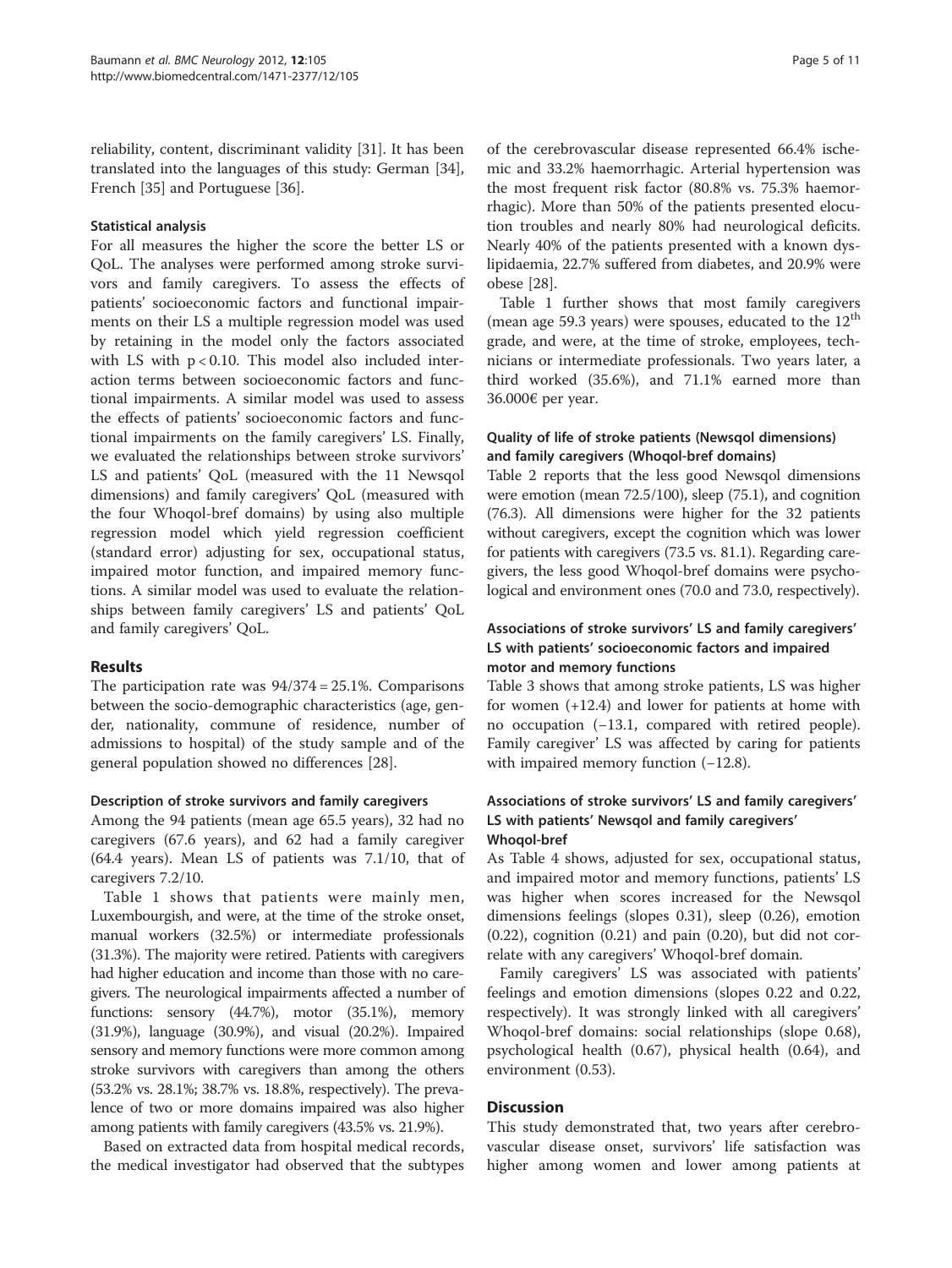|                                                                            |                                                      | All stroke survivors<br>$N = 94$ | <b>Stroke survivors</b><br>without caregivers with caregivers<br>$N = 32$ | $N = 62$    | Stroke survivors Family caregivers<br>$N = 62$ |
|----------------------------------------------------------------------------|------------------------------------------------------|----------------------------------|---------------------------------------------------------------------------|-------------|------------------------------------------------|
| Age                                                                        |                                                      | 65.5 (14.4)                      | 67.6(11.3)                                                                | 64.4 (15.8) | 59.3 (13.7)                                    |
| Life satisfaction $[1;10]+$                                                | Dependent variable                                   | 7.1(1.9)                         | 7.1(2.3)                                                                  | 7.1(1.6)    | 7.2(1.7)                                       |
| Sex                                                                        | Women                                                | 44.7                             | 53.1                                                                      | 40.3        | 65.6                                           |
|                                                                            | Men                                                  | 55.3                             | 46.9                                                                      | 59.7        | 34.4                                           |
| <b>Nationality</b>                                                         | Luxembourgish                                        | 74.5                             |                                                                           |             |                                                |
|                                                                            | Other                                                | 25.5                             |                                                                           |             |                                                |
| Relationship with the<br>patient                                           | Spouse / partner                                     |                                  |                                                                           |             | 82.3                                           |
|                                                                            | Child / Other                                        | L,                               |                                                                           |             | 17.7                                           |
| <b>Educational level</b>                                                   | Under 12 <sup>th</sup> grade                         | 53.5                             | 68.8                                                                      | 44.4        | 42.4                                           |
|                                                                            | 12 <sup>th</sup> grade and above                     | 46.5                             | 31.2                                                                      | 55.6        | 57.6                                           |
| <b>Occupation at the time of</b> Never employed<br>the stroke <sup>1</sup> |                                                      | 15.7                             | 6.9                                                                       | 20.4        | 17.5                                           |
|                                                                            | Manual worker                                        | 32.5                             | 51.7                                                                      | 22.2        | 14.0                                           |
|                                                                            | Employee / intermediate<br>professional / technician | 31.3                             | 24.1                                                                      | 35.2        | 49.1                                           |
|                                                                            | Manager / Liberal Profession /<br>Farmer             | 20.5                             | 17.2                                                                      | 22.2        | 19.3                                           |
| <b>Current occupational</b><br>status                                      | Working                                              | 15.9                             | 9.4                                                                       | 19.6        | 35.6                                           |
|                                                                            | At home without activity                             | 27.3                             | 34.4                                                                      | 23.2        | 30.5                                           |
|                                                                            | In retirement                                        | 56.8                             | 56.3                                                                      | 57.1        | 33.9                                           |
| Income <sup>2</sup>                                                        | $<$ 36 000 €                                         | 46.4                             | 70.4                                                                      | 31.0        | 28.9                                           |
|                                                                            | ≥ 36 000 €                                           | 53.6                             | 29.6                                                                      | 69.0        | 71.1                                           |
| Municipality <sup>3</sup>                                                  | Luxembourg city                                      | 9.6                              | 3.1                                                                       | 12.9        |                                                |
|                                                                            | Most populous municipalities                         | 27.7                             | 21.9                                                                      | 30.6        |                                                |
|                                                                            | Other municipalities                                 | 62.8                             | 75.0                                                                      | 56.5        |                                                |
| Current AHA.SOC <sup>4</sup>                                               | Impaired motor                                       | 35.1                             | 37.5                                                                      | 33.9        |                                                |
| impairments functions                                                      | Impaired visual                                      | 20.2                             | 15.6                                                                      | 22.6        |                                                |
|                                                                            | Impaired sensory                                     | 44.7                             | 28.1                                                                      | 53.2        |                                                |
|                                                                            | Impaired language                                    | 30.9                             | 21.9                                                                      | 35.5        |                                                |
|                                                                            | Impaired memory                                      | 31.9                             | 18.8                                                                      | 38.7        |                                                |
| Current AHA.SOC <sup>4</sup><br>domains                                    | 0 domain impaired                                    | 28.7                             | 40.6                                                                      | 22.6        |                                                |
| neurological impairment                                                    | 1 domain impaired                                    | 20.2                             | 25.0                                                                      | 17.7        |                                                |
|                                                                            | 2 domains impaired                                   | 14.9                             | 12.5                                                                      | 16.1        |                                                |
|                                                                            | more than two domains                                | 36.2                             | 21.9                                                                      | 43.5        |                                                |

### <span id="page-5-0"></span>Table 1 Characteristics of stroke patients and family caregivers

Mean (standard deviation) or %.

<sup>1</sup> For unemployed and retired people as well as for those in vocational training at the time of the event, the last occupational activity was recorded.<br><sup>2</sup> Income value of reference [30].

<sup>3</sup> The most populated are the communes of more than 7500 inhabitants (10 communes) [[30\]](#page-10-0).<br><sup>4</sup> American Heart Association Stroke Outcome Classification: AHA.SOC [[29\]](#page-10-0), stroke survivor neurological impairments and residual di motor, sensory, vision, affect, cognition and language functions. This follows the AHA.SOC, a validated system that synthesises stroke-related impairments in a single summary score.

home with no occupation (compared with retired people) and that family caregivers' life satisfaction was affected by caring for patients with impaired memory function. It further showed that patients' life satisfaction positively correlated with the five following Newsqol dimensions: feelings, sleep, emotion, cognition and pain,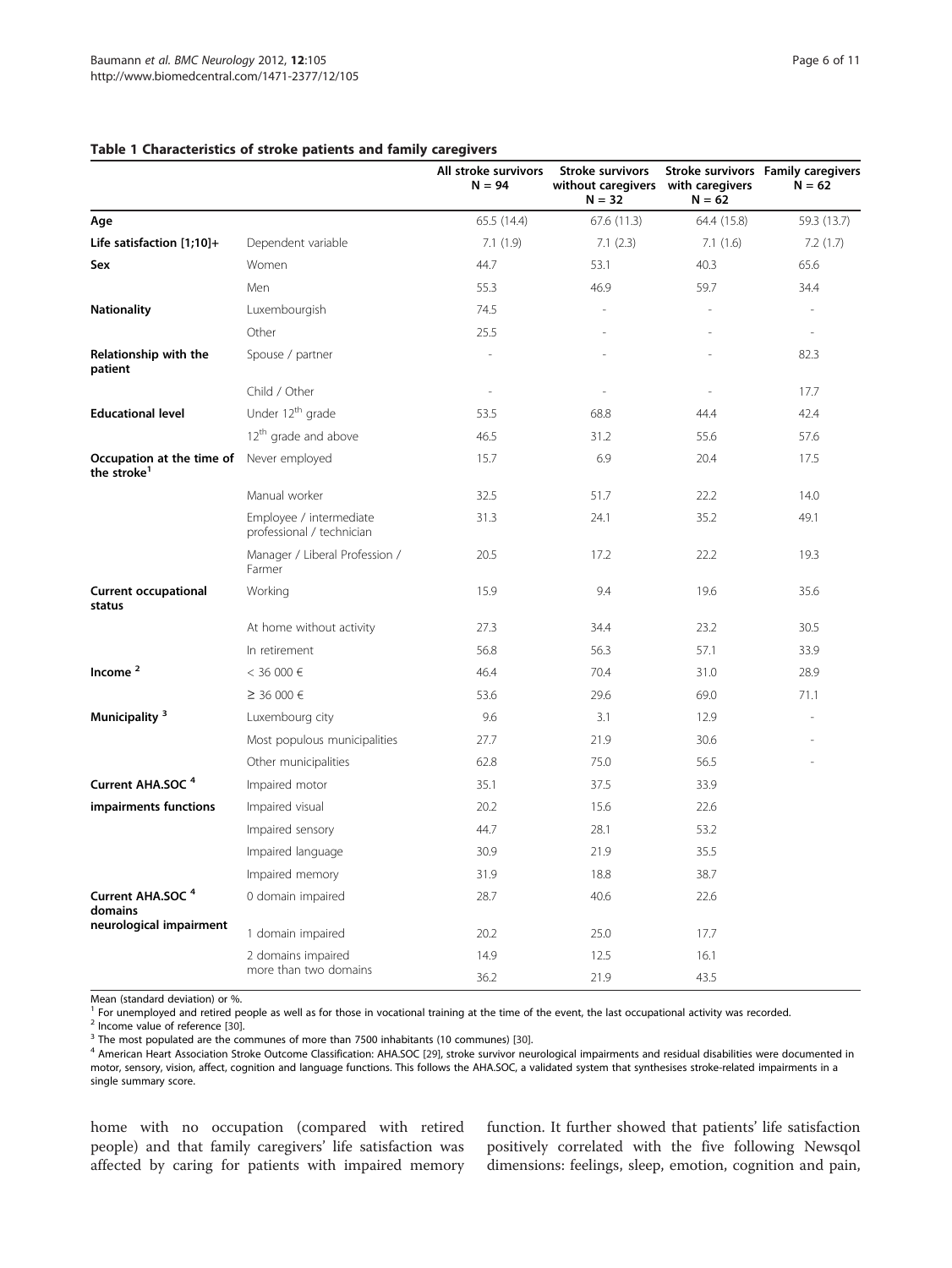|                                                             |                                | All stroke<br>patients $N = 94$ | <b>Patients Without</b><br>caregivers $N = 32$ | <b>Patients with</b><br>caregivers $N = 62$ | Family<br>caregivers<br>$N = 62$ |
|-------------------------------------------------------------|--------------------------------|---------------------------------|------------------------------------------------|---------------------------------------------|----------------------------------|
| Stroke-patients' quality of life                            | Mobility                       | 82.5 (23.2)                     | 83.8 (20.3)                                    | 81.8 (24.8)                                 |                                  |
| (Newsgol dimensions)                                        | Self-care                      | 86.6 (22.6)                     | 88.9 (20.2)                                    | 85.3 (23.8)                                 |                                  |
|                                                             | Pain                           | 78.9 (27.4)                     | 80.6 (27.7)                                    | 78.0 (27.5)                                 |                                  |
|                                                             | Cognition                      | 76.3 (23.8)                     | 73.5 (24.7)                                    | 81.1(21.6)                                  |                                  |
|                                                             | Vision                         | 85.0 (23.9)                     | 86.5 (23.4)                                    | 84.2 (24.5)                                 |                                  |
|                                                             | Communication                  | 81.3 (21.9)                     | 87.0 (16.1)                                    | 78.1 (24.1)                                 |                                  |
|                                                             | Feelings                       | 77.2 (24.8)                     | 82.4 (25.6)                                    | 74.2 (24.0)                                 |                                  |
|                                                             | Interpersonal<br>relationships | 89.0 (15.4)                     | 90.7 (18.1)                                    | 88.1 (13.8)                                 |                                  |
|                                                             | Emotion                        | 72.5 (25.2)                     | 77.9 (24.1)                                    | 69.5(25.5)                                  |                                  |
|                                                             | Sleep                          | 75.1 (23.9)                     | 82.5 (22.0)                                    | 71.0 (24.2)                                 |                                  |
|                                                             | Fatigue                        | 79.5 (24.6)                     | 88.9 (18.1)                                    | 74.3 (26.2)                                 |                                  |
| Family caregivers' quality of life<br>(Whoqol-bref domains) | Physical health                |                                 |                                                |                                             | 75.4 (15.0)                      |
|                                                             | Psychological<br>health        |                                 |                                                |                                             | 70.0 (17.0)                      |
|                                                             | Environment                    |                                 |                                                |                                             | 73.0 (16.4)                      |
|                                                             | Social<br>relationships        |                                 |                                                |                                             | 77.4 (13.9)                      |

#### <span id="page-6-0"></span>Table 2 Quality of life scores of stroke survivors and family caregivers

Mean (standard deviation).

but did not correlate with any caregivers' Whoqol-bref domain. Family caregivers' life satisfaction was associated with patients' feelings and emotion dimensions only. It was strongly linked with the four caregivers' Whoqol-bref domains (physical health, psychological health, environment, and social relationships). Many patients suffered from impaired sensory function (44.7%), motor function (35.1%) and memory function (31.9%).

The main finding of our study at home is the similarity of associations of both patients' LS and family caregivers' LS with feelings and emotion stroke-related Newsqol dimensions. This suggests that strong psychological repercussions may be generated for both patients and family caregivers. If we intervene at the level of the determinants of QoL of patients, we would improve their satisfaction with regard to life. Using Newsqol revealed strong associations between four dimensions of

| Table 3 Associations of stroke survivors' life satisfaction (LS) and family caregivers' LS with socioeconomic factors and |
|---------------------------------------------------------------------------------------------------------------------------|
| impaired motor and memory functions: regression coefficients and 95% CI                                                   |

|                          |                          | Stroke patients' LS |          |         |        | Family caregivers' LS |          |         |        |
|--------------------------|--------------------------|---------------------|----------|---------|--------|-----------------------|----------|---------|--------|
|                          |                          | Est.                | IC 95%   |         | p      | Est.                  | IC 95%   |         | p      |
| Intercept                |                          |                     |          |         |        |                       |          |         |        |
| Sex                      | Female                   | 12.40               | 1.67     | 22.85   | < 0.03 | $-8.18$               | $-19.63$ | 3.04    | 0.152  |
|                          | Male                     | 0.00                |          |         |        | 0.00                  |          |         |        |
| Occupational status      | Working                  | $-7.00$             | $-19.12$ | 5.20    | 0.260  | 2.43                  | $-9.13$  | 13.66   | 0.661  |
|                          | At home without activity | $-13.07$            | $-25.70$ | $-0.63$ | < 0.05 | $-3.37$               | $-16.34$ | 10.14   | 0.606  |
|                          | At the retirement        | 0.00                |          |         |        | 0.00                  |          |         |        |
| Impaired motor function  | Yes                      | $-7.47$             | $-17.16$ | 1.92    | 0.112  | $-2.95^{(1)}$         | $-13.89$ | 8.14    | 0.600  |
|                          | No                       | 0.00                |          |         |        | 0.00                  |          |         |        |
| Impaired memory function | Yes                      | $-3.39$             | $-12.50$ | 5.78    | 0.469  | $-12.81^{(2)}$        | $-23.62$ | $-1.96$ | < 0.02 |
|                          | <b>No</b>                | 0.00                |          |         |        | 0.00                  |          |         |        |

 $\frac{1}{1}$  This term should be interpreted as the effect on the Caregiver' LS of caring for a patient with impaired motor function.<br><sup>2</sup> This term should be interpreted as the effect on the Caregiver' LS of caring for a pat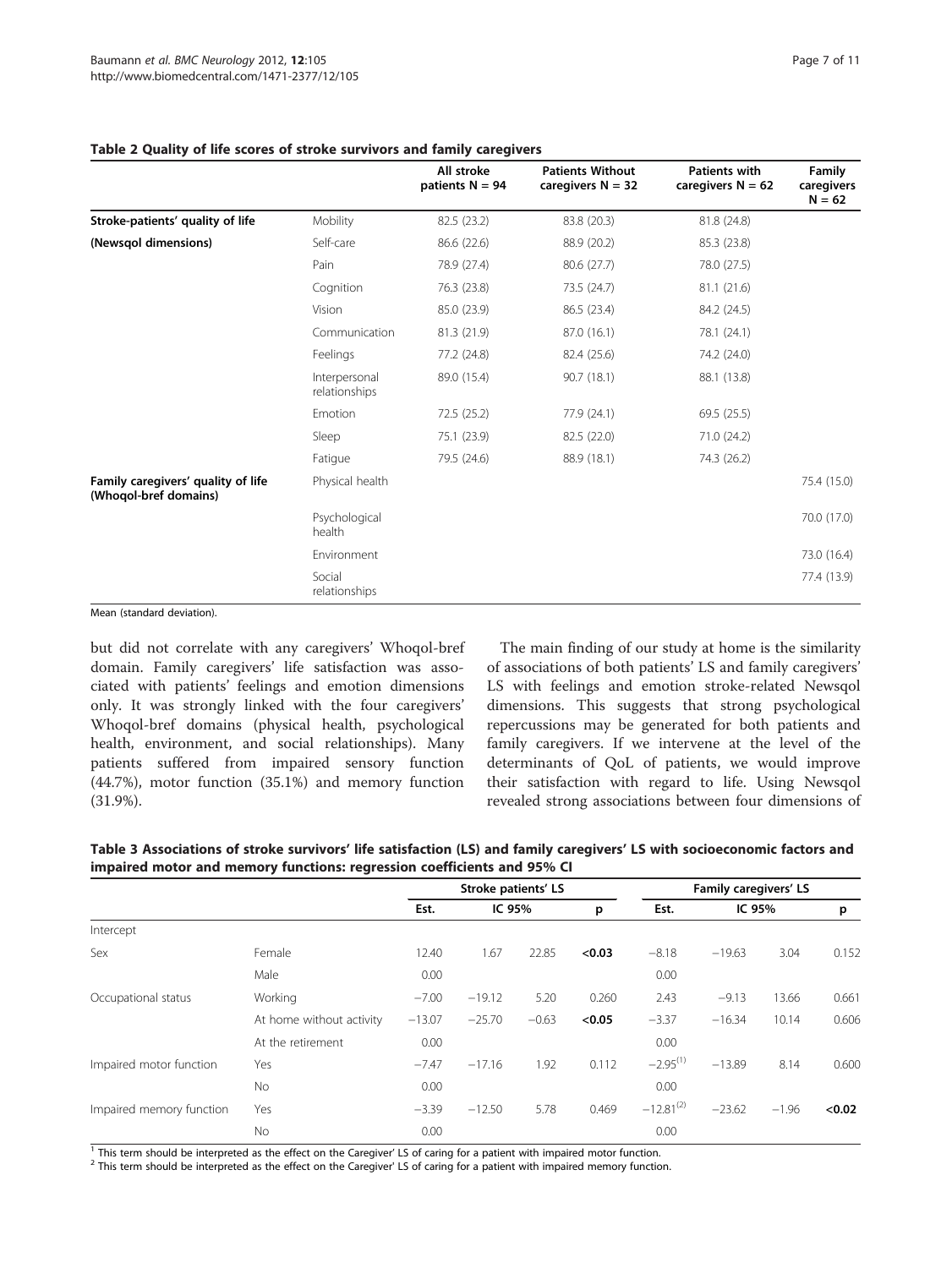|                                                                              | Stroke patients' life satisfaction |                 |         | Family caregivers' life satisfaction |                 |         |  |
|------------------------------------------------------------------------------|------------------------------------|-----------------|---------|--------------------------------------|-----------------|---------|--|
|                                                                              | Slope                              | CI 95%          | P       | Slope                                | CI 95%          | P       |  |
| Stroke-patients' quality of life (Newsqol dimensions) <sup>1</sup> [0;100] + |                                    |                 |         |                                      |                 |         |  |
| Mobility                                                                     | 0.18                               | $[-0.01;0.38]$  | 0.062   | 0.11                                 | $[-0.10;0.31]$  | 0.303   |  |
| Self-care                                                                    | 0.11                               | $[-0.09; 0.31]$ | 0.287   | 0.04                                 | $[-0.18; 0.26]$ | 0.686   |  |
| Pain                                                                         | 0.20                               | [0.04; 0.37]    | < 0.05  | 0.16                                 | $[-0.02;0.35]$  | 0.088   |  |
| Cognition                                                                    | 0.21                               | [0.03; 0.38]    | < 0.05  | 0.20                                 | $[-0.02;0.41]$  | 0.075   |  |
| Vision                                                                       | 0.16                               | $[-0.02;0.34]$  | 0.085   | 0.06                                 | $[-0.16;0.28]$  | 0.554   |  |
| Communication                                                                | 0.18                               | $[-0.01;0.38]$  | 0.066   | 0.08                                 | $[-0.14;0.29]$  | 0.482   |  |
| Feelings                                                                     | 0.31                               | [0.14; 0.49]    | < 0.000 | 0.22                                 | [0.01; 0.42]    | < 0.05  |  |
| Interpersonnal relationships                                                 | 0.26                               | $[-0.01;0.53]$  | 0.063   | 0.28                                 | $[-0.08;0.63]$  | 0.123   |  |
| Emotion                                                                      | 0.22                               | [0.06; 0.38]    | < 0.01  | 0.22                                 | [0.03; 0.41]    | < 0.05  |  |
| Sleep                                                                        | 0.26                               | [0.08; 0.45]    | < 0.01  | 0.10                                 | $[-0.11;0.31]$  | 0.339   |  |
| Fatigue                                                                      | 0.16                               | $[-0.01;0.34]$  | 0.064   | 0.15                                 | $[-0.05;0.34]$  | 0.142   |  |
| Caregivers quality of life (Whoqol-bref domains) $1$ [0;100] +               |                                    |                 |         |                                      |                 |         |  |
| Physical health                                                              | 0.20                               | $[-0.17;0.54]$  | 0.280   | 0.64                                 | [0.31; 0.97]    | < 0.000 |  |
| Psychological health                                                         | 0.10                               | $[-0.22; 0.41]$ | 0.541   | 0.67                                 | [0.37;0.97]     | < 0.000 |  |
| Environment                                                                  | 0.12                               | $[-0.18;0.41]$  | 0.425   | 0.53                                 | [0.22; 0.83]    | < 0.001 |  |
| Social Relationship                                                          | 0.34                               | $[-0.05;0.70]$  | 0.086   | 0.68                                 | [0.30;1.06]     | < 0.001 |  |

<span id="page-7-0"></span>Table 4 Associations of stroke patients' life satisfaction and family caregivers' life satisfaction with stroke patients' quality of life and family caregivers' quality of life: slopes and 95%CI computed via multiple regression models with adjustment for sex, occupational status, and impaired motor and memory functions

<sup>1</sup>Stroke caregivers (each dimension was analysed separately).

pain, cognition, sleep and fatigue due to the stroke, and patients' LS. This is of interest and not previously reported (in terms of stroke-specific QoL measures). Consequently, physical and psychological suffering as a repercussion of cerebrovascular disease needs to be assessed. The Newsqol appeared here as an appropriate tool to produce useful indicators to be considered in programs for stroke patients with disabilities [\[24](#page-10-0)]. Stroke-related upheavals can be minimised if professionals assist patients with a healthcare and social system which would provide preventive intervention with video, and psychosocial services using new IT technology (telephone, videophone, telestroke) [[37](#page-10-0)].

Our study revealed relationships of patients' LS with occupational status and gender which also deserve attention. Gender may include both gender social role and sex (biological meaning). We observed that patients with no occupational activity had lower LS. Having a job was linked with moderate LS and retired people had the best LS. We have no definitive explanation for these findings, but some hypotheses arise. First, unlike people at home with no activity and despite their handicap, retired patients may have less stress or unhappiness and may maintain a social position/identity, which is based not only on age and social characteristics but also on individual's sense of self [\[38\]](#page-10-0). Secondly, access to medical aids and rehabilitation activities, as well as healthcare and

prevention, may be easier as retired people have more spare time than working people. Thirdly, participation in community activities to promote 'health capability' (health functioning and ability to achieve health goals they value and act as agents of their own health) may be easier among retied people [[39\]](#page-10-0). These activities may improve ability to make relevant choices to promote better health. It may also help to avoid resentment and promote psychological strength and confidence in the future [[40\]](#page-10-0). The fact that the LS was higher in female than in male patients calls for further research on severity, symptoms and potential risk factors such as healthrelated behaviours, nutrition, leisure, etc. A recent review of literature about stroke risk factors and warning signs reported that, according to most studies, women know more about cerebrovascular disease than do men in most studies [[41](#page-10-0)]. Women are more likely than men to report non-specific "somatic" symptoms and to report changes in their mental status [\[42\]](#page-10-0). Our findings are not consistent with those of the European LS survey [[4\]](#page-9-0), which reported small gender difference in various countries. However, this survey found that married people are more satisfied than those who are separated, divorced or widowed, and slightly more satisfied than single people in various country groups. In our dyads, most caregivers were women looking after spouses.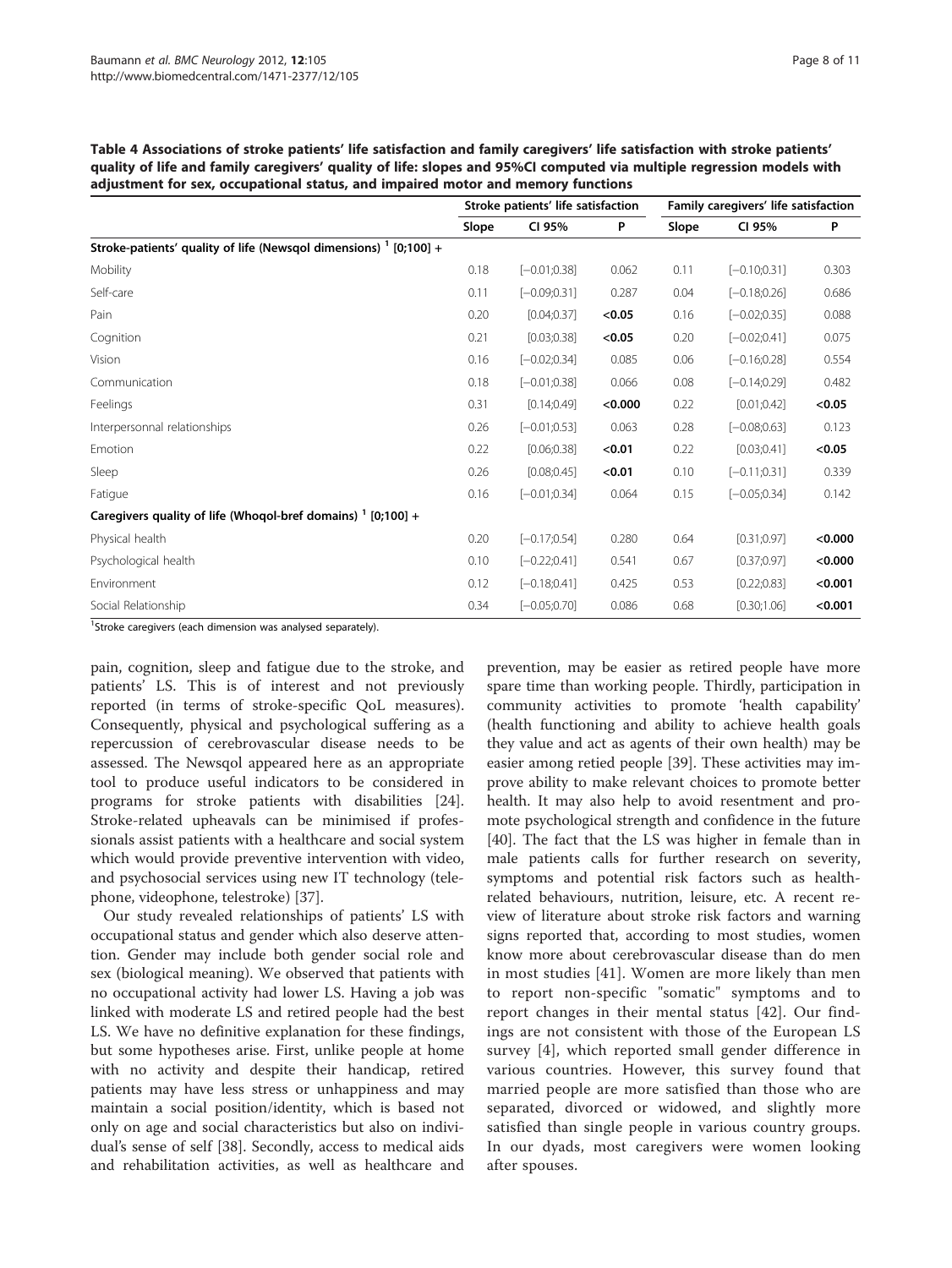We found that caregivers of patients suffering from impaired memory had lower LS. This may reflect the repercussions of caring for patients with difficulties related to memory loss. Most neurological impairments concerned sensory and memory functions, but more survivors issued from our sample with a caregiver declared sensory and memory-related problems, and two or more domains impaired. Family caregivers had to cope with physical disabilities, but also psychological problems, making some of them exhausted. Home-based rehabilitation requires stroke patients and their caregivers to find new ways, within their families, to solve problems, communicate and deal emotionally with others. Individual or community interventions should redefine their resulting needs [[43](#page-10-0)]. Our result brings to light some contrasting aspects of the literature which suggest that despite the socioeconomic differences between care settings, cerebrovascular disease is a life-threatening and potentially disabling event as well as an important family issue, particularly for spouses [[44\]](#page-10-0). Under Swedish law, the repercussions for informal caregivers have been recognised by an amendment in 2009 which calls for assistance in order to minimize the physical and psychological strain on caregivers and caregiving burden. It also recognises the caregivers' perspective in guiding interventions, such as support groups and home help. This implies that, within rehabilitation, the dyad could be viewed as one client, with the potential of benefitting from support [\[45\]](#page-10-0).

We further found that, in accord with previous studies [[7,12,15\]](#page-9-0), LS was associated with the QoL among family caregivers. All QoL domains were involved: physical health, psychological health, living environment, and social relationship. In contrast, to that, we failed finding an association between stroke survivors' LS and caregivers' QoL. This result may be a bit surprising, but it supports the hypothesis that caregivers may not leave caregiving related to their own health-related issues. It may be noted that the LS of study patients and caregivers (7.1 and 7.2/10, respectively) was lower than the national LS indicator in Luxembourg (in 2007, 7.85/10), which was higher than that from the European Quality of Life Survey [[4\]](#page-9-0) (7.0 for EU-27), but behind Denmark, Finland and Sweden.

Contextualising our findings poses a challenge for a number of reasons, in particular the economic situation (as regards Luxembourg's gross domestic product per inhabitant), and the fact that Luxembourg is one of the smallest European countries (524.853 inhabitants (January 2012) area 2600  $km^2$  ) and small distances between the population and the health systems. The care structures are thus geographically accessible for the whole population. The socio-demographic characteristics of the study patients (53.6% had an income of

more than 36,000€ and 74.5% were of Luxembourgish nationality) also suggest that social and medical supports focussed on community professional-oriented services are easily available. Difficulties associated with maintaining inner-city medical practices [\[46](#page-10-0)] and community-care provision vary substantially according to location and income. These factors also influence domiciliary care delivery: distribution of resources at local levels; financial constraints; and the application of eligibility criteria in providing medical and community services [\[47](#page-10-0)].

# Strengths and limitations

Among stroke patients, aphasic patients were also included in the study sample with appropriate training for researcher to communicate with them and specific interview protocol. As in the European survey the LS assessment was based on one question easy to routinely use. QoL was measured using two internationally accepted instruments: on the one hand, the Newsqol to measure specific issues of patients; and on the other hand, the Whoqol which is a good transcultural instrument appropriate for caregivers. Studying two-year post cerebrovascular disease is an opportunity to provide valuable information on patient-caregiver monitoring over time. Certain pathology may mimic stroke [[48\]](#page-10-0). In addition, by two years post-stroke patients and their family caregivers may have adapted to their new situation, reorganised their daily lives, and become accustomed to caregiving [\[12\]](#page-9-0). Such a study protocol remains rare because it is very expensive, and it is not easy to organise a study 24 months after stroke onset. The participation rate is rather small but similar to recent literature (27%) [[45\]](#page-10-0). Certain patients died, lived in institutions, changed their residence (for example with their son or daughter), or failed to respond.

# Practical implications

Our study highlights that LS and QoL assessments are simple and may be used to identify cerebrovascular disease patients at risk and adverse health issues that may be targets for interventions in order to sustain long-term hospital discharged medical care. Home-based rehabilitation would improve in sustainability if patients and caregivers could benefit from a follow-up with assessment of medical, material, psychosocial, and information needs [[3](#page-9-0)]. A telephone service by trained health and social professionals may help. Telestroke (for example with videoconferencing) may reduce stress, provide reassurance about secondary treatment effects, improve compliance with prescriptions, and give information about medical-social services [\[37](#page-10-0)]. Stroke-patients and family caregivers who participate in a problem-solving intervention group (face-to-face, family-adapted training at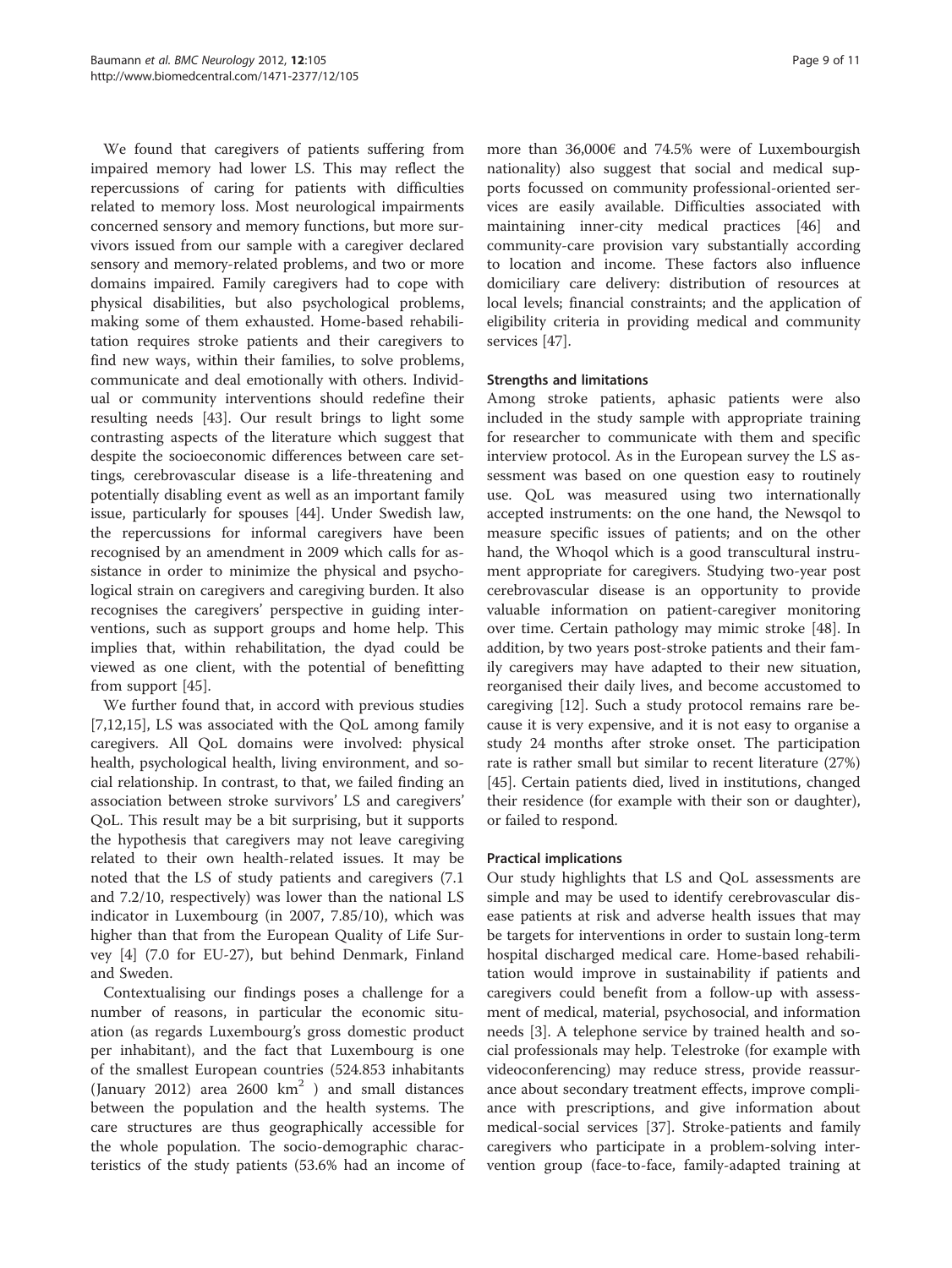<span id="page-9-0"></span>the caregiver's home and telephone counseling) improve their problem-solving skills and caregiving preparedness; they report better vitality, social functioning, mental health, and role limitations related to emotional problems [\[49,50](#page-10-0)]. Appropriate information may promote autonomy and decision ability. Patient-centred care needs effective collaboration between various professionals (psychologists, nurses, social workers, general practitioners, neurologists, etc.), patients, and their families. Our findings may be useful for policy makers to understand the family and medical-social contexts of stroke over time in order to design adequate health systems [[51,52\]](#page-10-0).

# Conclusions

Two years after stroke onset, a great proportion of cerebrovascular disease patients suffered from impaired sensory function (44.7%), motor function (35.1%) and memory function (31.9%). Life satisfaction was better among women and worse among unemployed socioeconomically active patients. Among survivors, life satisfaction was worse in those suffering from feeling, sleep, emotion, cognition and pain issues, but did not correlate with caregivers' quality of life. Among family caregivers, life satisfaction was worse in those with patients suffering from issues of feeling (less independent, yourself, life changed, depressed, useless, less control because of stroke) and emotion (get more emotional, fear of another stroke or to become dependent on others); it was associated with all caregivers' Whoqol-bref domains (physical health, psychological health, environment, and social relationships).The life satisfaction measure, Newsqol, and Whoqol appeared to be good appropriate tools. Our findings may be useful for policy makers about family and medical-social issues of stroke home-based rehabilitation over time.

# Additional file

[Additional file 1:](http://www.biomedcentral.com/content/supplementary/1471-2377-12-105-S1.doc) Appendix 1. Newcastle stroke-specific quality of life measure (Newsqol) by Buck et al. [26].

#### Competing interests

The authors declare that they have no competing interests.

#### Authors' contributions

MB conceived and carried out the research; she was the scientific director of the study and had main responsibility for writing the manuscript. SC conceived the protocol as medical investigator and analysed the data. ELB realised the statistical analysis and participated in data analysis. NC participated in data analysis and in writing the manuscript. All authors read and approved the final manuscript.

#### Acknowledgements

The project "Living in the Grand-Duchy of Luxembourg after a cerebrovascular disease: family repercussions and quality of life. Equality of access to care and social resources" was financed by the National Fund for Research, Luxembourg FNR/VIVRE 06/06/06, the Public Research Centre for Health and

the University of Luxembourg, and the Luxembourgish Society of Neurologists for their collaboration.

#### Author details

<sup>1</sup>Medical Sociology, scientific director of the project, INSIDE Research Unit, University of Luxembourg, L-7201 Walferdange, Luxembourg. <sup>2</sup>Epidemiology Centre for Health Studies, Public Research Centre for Health, L-1445 Strassen, Luxembourg. <sup>3</sup>Statistician, INSIDE Research Unit, University of Luxembourg, L-7201 Walferdange, Luxembourg. <sup>4</sup>Epidemiology, INSERM, U669, Univ Paris-Sud and Univ Paris Descartes, UMR-S0669 Paris, France.

#### Received: 3 January 2012 Accepted: 5 September 2012 Published: 25 September 2012

#### References

- Olesen J, Leonardi M: The burden of brain diseases in Europe. Eur J Neurol 2003, 10(5):471–477.
- Eurostats: Health statistics Atlas on mortality in the European Union. Theme: Population and social conditions. Collection: statistical books. Luxembourg: Office for Official Publications of the European Communities; 2009.
- 3. Baumann M, Lurbe-Puerto K, Alzahouri K, Aïach P: Increased residual disability among post-stroke survivors, and the repercussions for the lives of informal caregivers. Top Stroke Rehabil 2011, 18(2):162–171.
- 4. Diener E, Emmons R, Larsen RJ, Griffin S: The satisfaction with life scale. J Pers Assessment 1985, 49(1):71–75.
- 5. European Foundation for the Improvement of Living and Working Conditions: How are you? Quality of Live in Europe. Focus issue June 8, 2010. www.eurofound.europa.eu/publications/focusform.htm.
- 6. Ferring D, Boll T: Subjective well-being in older adults: Current state and gaps of research. In Aging, Health and Pensions in Europe Houndmills. Edited by Bovenberg L, van Soest A, Zaidi A. Hampshire: Palgrave Macmillan; 2010:173–205.
- 7. Mackenbach JP: The persistence of health inequalities in modern welfare states: The explanation of a paradox. Soc Sc Med 2012, 75:761–769.
- 8. Kerr GD, Slavin H, Clark D, Coupar F, Langhorne P, Stott DJ: Do vascular risk factors explain the association between socioeconomic status and stroke incidence: a meta-analysis. Cerebrovasc Dis 2011, 31(1):57–63.
- 9. Carlsson GE, Forsberg-Warleby G, Moller A, Blomstrand C: Comparison of life satisfaction within couples one year after a partner's stroke. J Rehabil Med 2007, 39(3):219–224.
- 10. Bays CL: Quality of life of stroke survivors: a research synthesis. J Neurosc Nurs 2001, 33(6):310–316.
- 11. Baumann M, Lurbe K, Leandro ME, Chau N: Life satisfaction of two-year post-stroke survivors: effects of socioeconomic factors, motor impairment, Newcastle Stroke-Specific Quality of Life Measure and World Health Organization Quality of Life – bref of informal caregivers in Luxembourg and a rural area in Portugal. Cerebrovasc Dis 2012, 33:219–230.
- 12. Ostwald SK, Godwin KM, Cron SG: Predictors of life satisfaction in stroke survivors and spousal caregivers twelve to twenty-four months post discharge from inpatient rehabilitation. Rehabil Nurs 2009, 34(4):160-174.
- 13. Patel MD, Tilling K, Lawrence E, Rudd AG, Wolfe CD, Mc Kevitt C: Relationships between long-term stroke disability, handicap and healthrelated quality of life. Age Ageing 2006, 35:273–279.
- 14. Snaphaan L, van der Werf S, Kanselaar K, de Leeuw FE: Post-stroke depressive symptoms are associated with post-stroke characteristics. Cerebrovasc Dis 2009, 28(6):551-557.
- 15. Forsberg-Wärleby G, Möller A, Blomstrand CJ: Life satisfaction in spouses of patients with stroke during the first year after stroke. Rehabil Med 2004, 36(1):4–11.
- 16. White CL, Poissant L, Cote-LeBlanc G, Wood-Dauphinee S: Long-term caregiving after stroke: the impact on caregivers' quality of life. J Neurosc Nurs 2006, 38(5):354–360.
- 17. Owolabi MO: What are the consistent predictors of generic and specific post-stroke health-related quality of life? Cerebrovasc Dis 2010, 29(2):105–110.
- 18. Kwok T, Lo RS, Wong E, Wai-Kwong T, Mok V, Kai-Sing W: Quality of life of stroke survivors: A 1-year follow-up study. Arch Phys Med Rehabil 2006, 87:1177–1182.